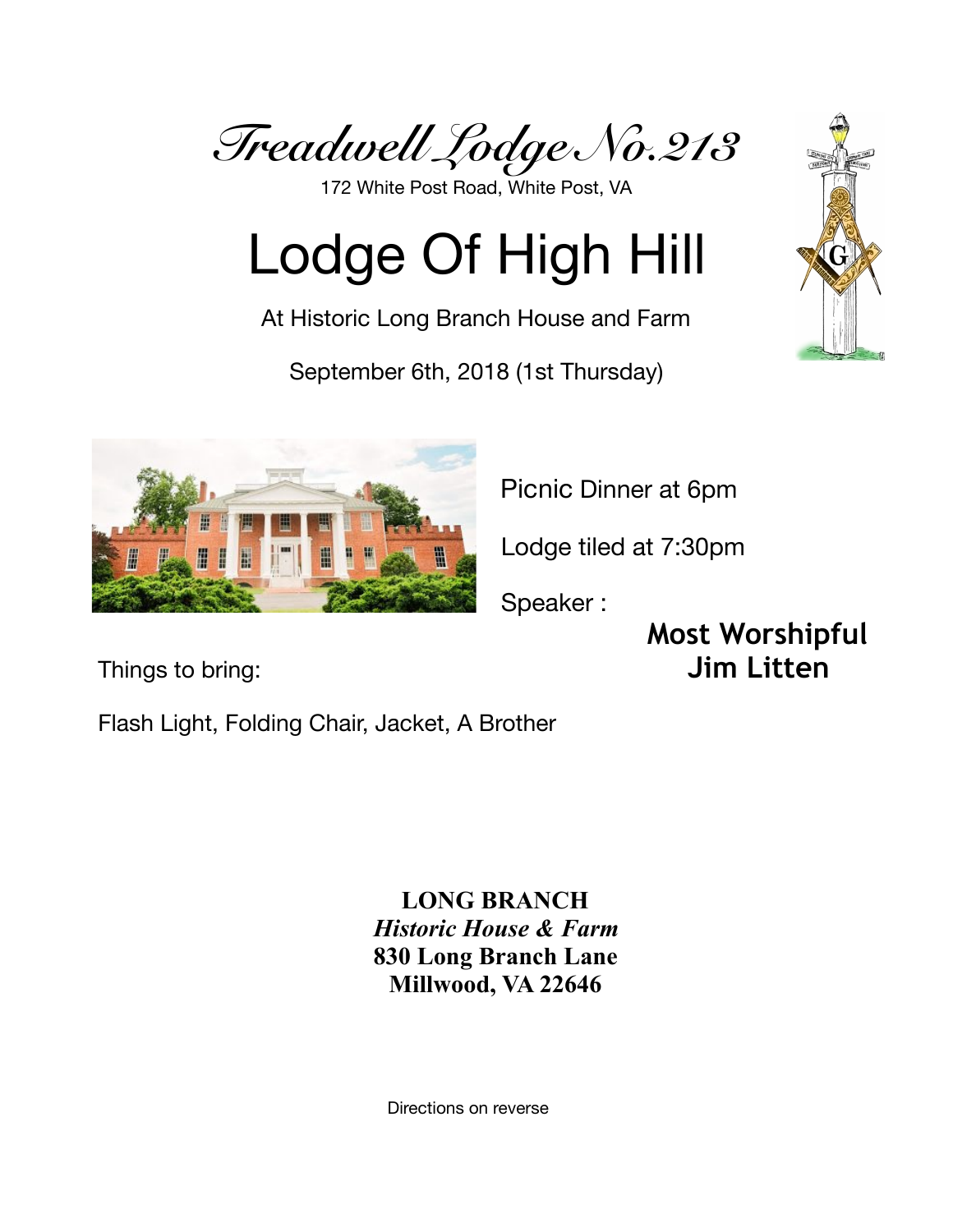**LONG BRANCH** *Historic House & Farm* **830 Long Branch Lane Millwood, VA 22646**

### *From Washington DC and points east*

- Take 1-66 West Toward Front Royal
- Exit 23 on to US-17N drive 8 miles
- Turn left onto US-17N/US-50 drive 6.5 miles
- Turn left onto Red Gate Rd (State Route  $624$ ) drive  $\frac{1}{2}$  mile
- Turn right onto Nelson Rd. drive  $\frac{1}{4}$  mile
- Make first left onto Long Branch Lane (you will be driving through brick and iron gates – look for the National Register of Historic Places 'Long Branch' Historic Marker)

## *From Winchester and points west*

- From Winchester, Virginia (near I-81), on US-17 S/US-50 E/Millwood Ave drive 10.2 miles
- Turn right onto Red Gate Rd. (State Route  $624$ ) drive  $\frac{1}{2}$  mile
- Turn right onto Nelson Rd. drive  $\frac{1}{4}$  mile
- Make first left onto Long Branch Lane (you will be driving through brick and iron gates – look for the National Register of Historic Places 'Long Branch' Historic Marker)

## *From points north and south*

Using 1-95 (North or South) to I-66 West

- Exit 23 on to US-17N drive 8 miles
- Turn left onto US-17N/US-50 drive 6.5 miles
- Turn left onto Red Gate Rd (State Route  $624$ ) drive  $\frac{1}{2}$  mile
- Turn right onto Nelson Rd. drive  $\frac{1}{4}$  mile
- Make first left onto Long Branch Lane (you will be driving through brick and iron gates – look for the National Register of Historic Places 'Long Branch' Historic Marker)

## Using 1-81 (North or South)

- Take Exit 313 for US-17/US-50/US-522 toward Winchester
- Continue on US-17 S/US-50 E/Millwood Pike drive 10.2 miles
- Turn right onto Red Gate Rd. (State Route  $624$ ) drive  $\frac{1}{2}$  mile
- Turn right onto Nelson Rd. drive  $\frac{1}{4}$  mile
- Make first left onto Long Branch Lane (you will be driving through brick and iron gates – look for the National Register of Historic Places 'Long Branch' Historic Marker)

Using US-340 (North or South)

- Continue to Continue on US-17 S/US-50 E/Millwood Pike drive 2.8 miles
- Turn right onto Red Gate Rd. (State Route  $624$ ) drive  $\frac{1}{2}$  mile
- Turn right onto Nelson Rd. drive  $\frac{1}{4}$  mile
- Make first left onto Long Branch Lane (you will be driving through brick and iron gates – look for the National Register of Historic Places 'Long Branch' Historic Marker)